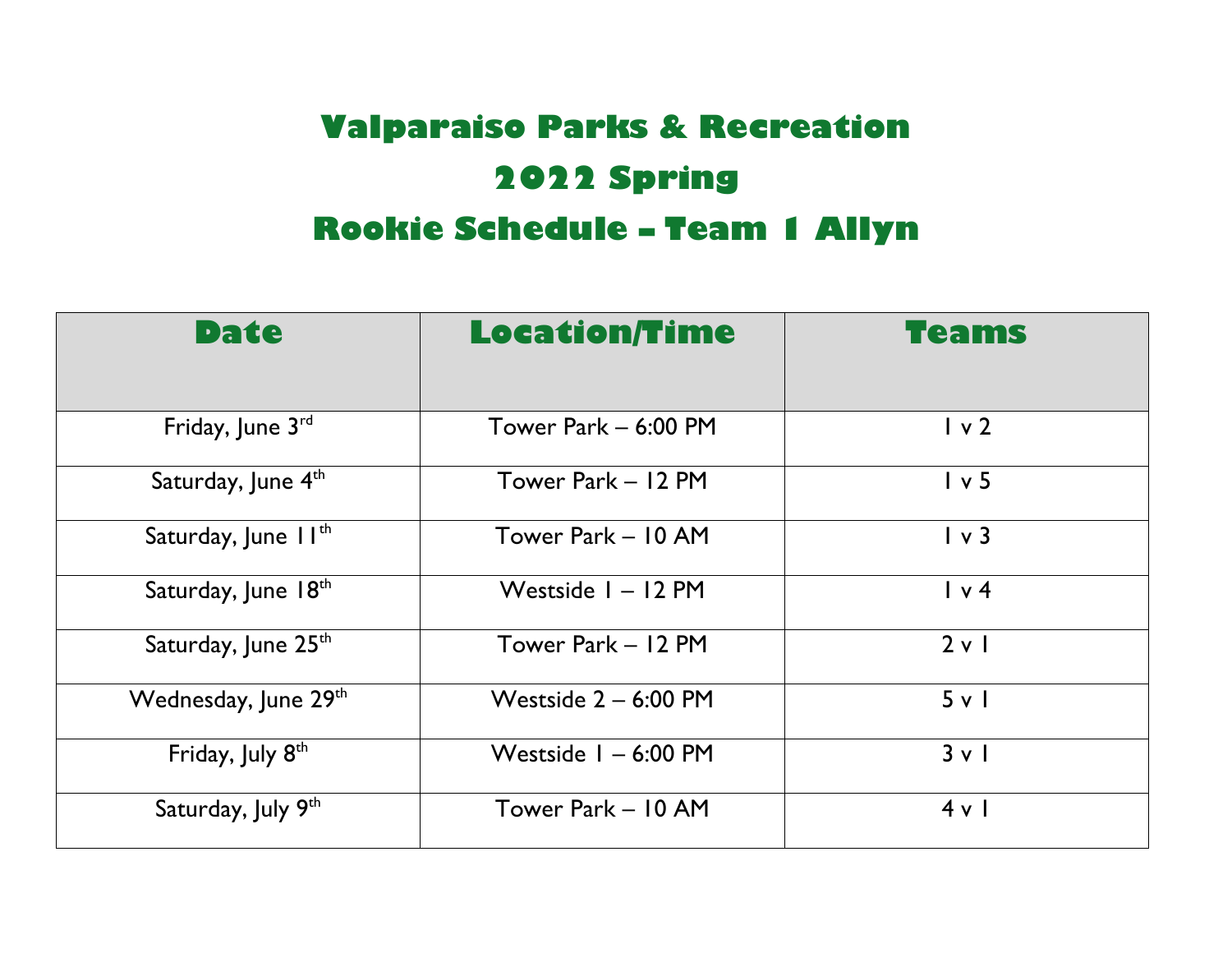## **Valparaiso Parks & Recreation 2022 Spring**

#### **Rookie Schedule – Team 2 Evans**

| <b>Date/Time</b>                | <b>Location</b>         | <b>Teams</b> |
|---------------------------------|-------------------------|--------------|
| Friday, June $3^{rd}$           | Tower Park - 6:00 PM    | 1 v 2        |
| Friday, June 10th               | Tower Park - 6:00 PM    | 2 v 4        |
| Saturday, June II <sup>th</sup> | Tower Park $-12:00$ PM  | 2 v 5        |
| Saturday, June 18th             | Westside $I - 10:00$ AM | $3 \vee 2$   |
| Saturday, June 25 <sup>th</sup> | Tower Park - 12:00 PM   | 2 v 1        |
| Monday, June $27th$             | Tower Park - 6:00 PM    | 2 v 4        |
| Saturday, July 9th              | Tower Park - 12:00 PM   | 2 v 5        |
| Friday, July 15th               | Westside $I - 6:00$ PM  | $2 \vee 3$   |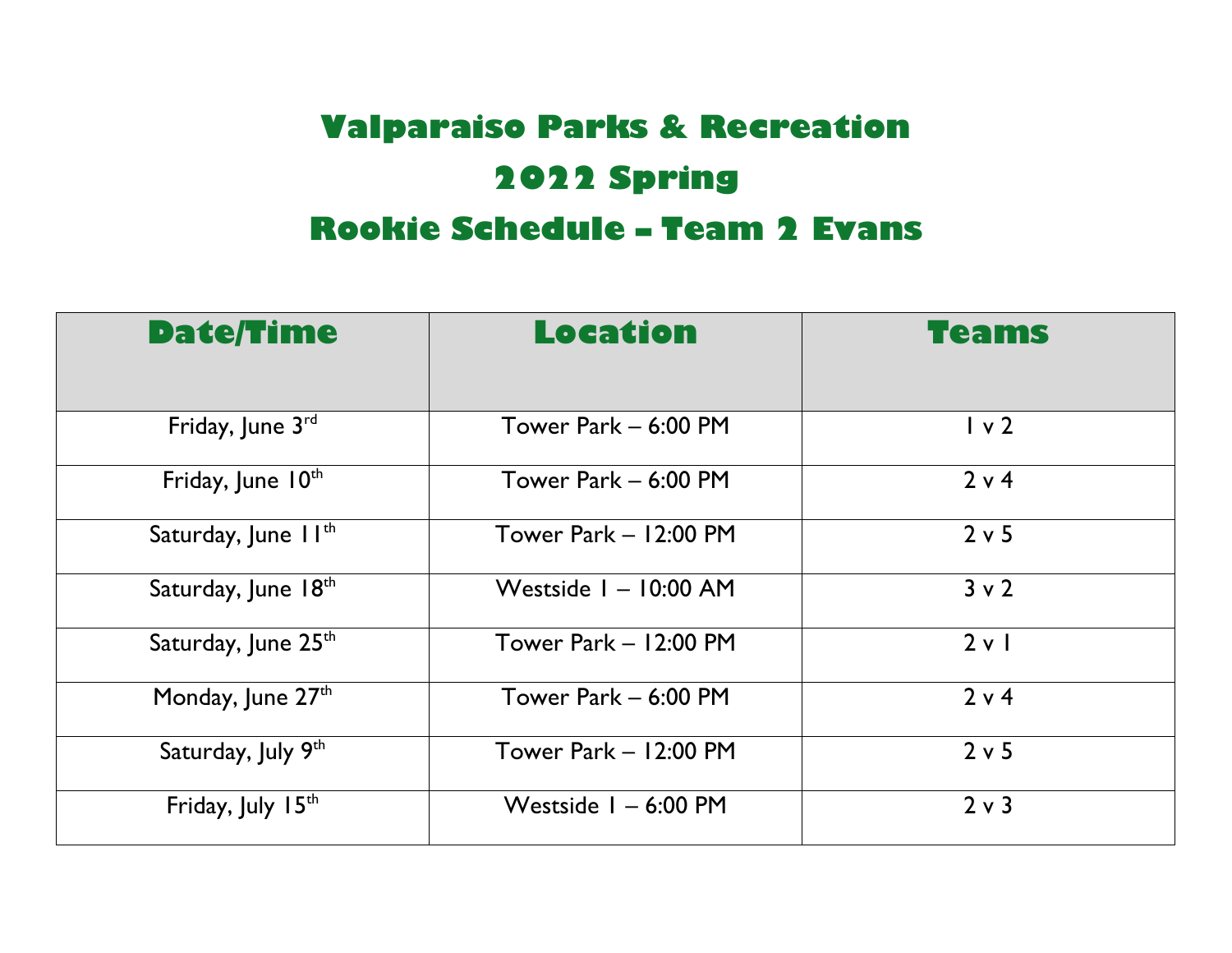## **Valparaiso Parks & Recreation 2022 Spring Rookie Schedule – Team 3 Webb**

| <b>Date/Time</b>                | Location                | Teams      |
|---------------------------------|-------------------------|------------|
|                                 |                         |            |
| Saturday, June 4th              | Tower Park - 10:00 AM   | $3 \vee 4$ |
| Saturday, June II <sup>th</sup> | Tower Park - 10:00 AM   | $\sqrt{3}$ |
| Friday, June $17th$             | Westside $2 - 6:00$ PM  | $3 \vee 5$ |
| Saturday, June 18th             | Westside $I - 10:00$ AM | $3 \vee 2$ |
| Saturday, June 25 <sup>th</sup> | Tower Park - 10:00 AM   | $4 \vee 3$ |
| Thursday, June 30 <sup>th</sup> | Westside $I - 6:00$ PM  | $5 \vee 3$ |
| Friday, July 8 <sup>th</sup>    | Westside $I - 6:00$ PM  | $3 \vee$   |
| Friday, July 15th               | Westside $I - 6:00$ PM  | $2 \vee 3$ |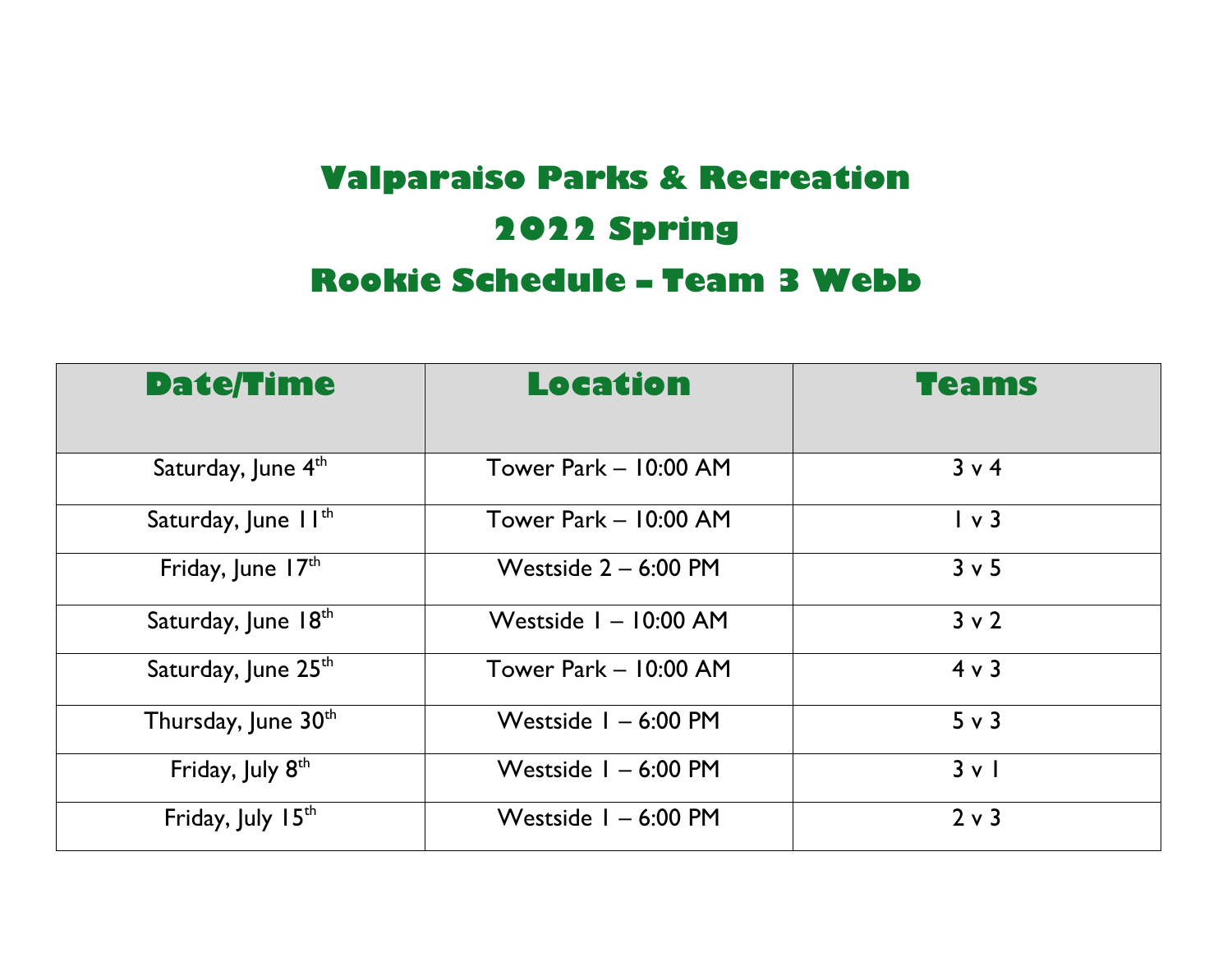## **Valparaiso Parks & Recreation 2022 Spring Rookie Schedule – Team 4 Budgin**

| <b>Date/Time</b>                | <b>Location</b>       | Teams      |
|---------------------------------|-----------------------|------------|
|                                 |                       |            |
| Saturday, June 4 <sup>th</sup>  | Tower Park - 10:00 AM | $3 \vee 4$ |
| Friday, June 10th               | Tower Park - 6:00 PM  | $2 \vee 4$ |
| Saturday, June 18th             | Westside I - 12:00 PM | $\sqrt{4}$ |
| Friday, June 24th               | Tower Park - 6:00 PM  | $4 \vee 5$ |
| Saturday, June 25th             | Tower Park - 10:00 AM | $4 \vee 3$ |
| Monday, June 27th               | Tower Park - 6:00 PM  | 2 v 4      |
| Saturday, July 9th              | Tower Park - 10:00 AM | 4 v l      |
| Saturday, July 16 <sup>th</sup> | Tower Park - 10:00 AM | 5 v 4      |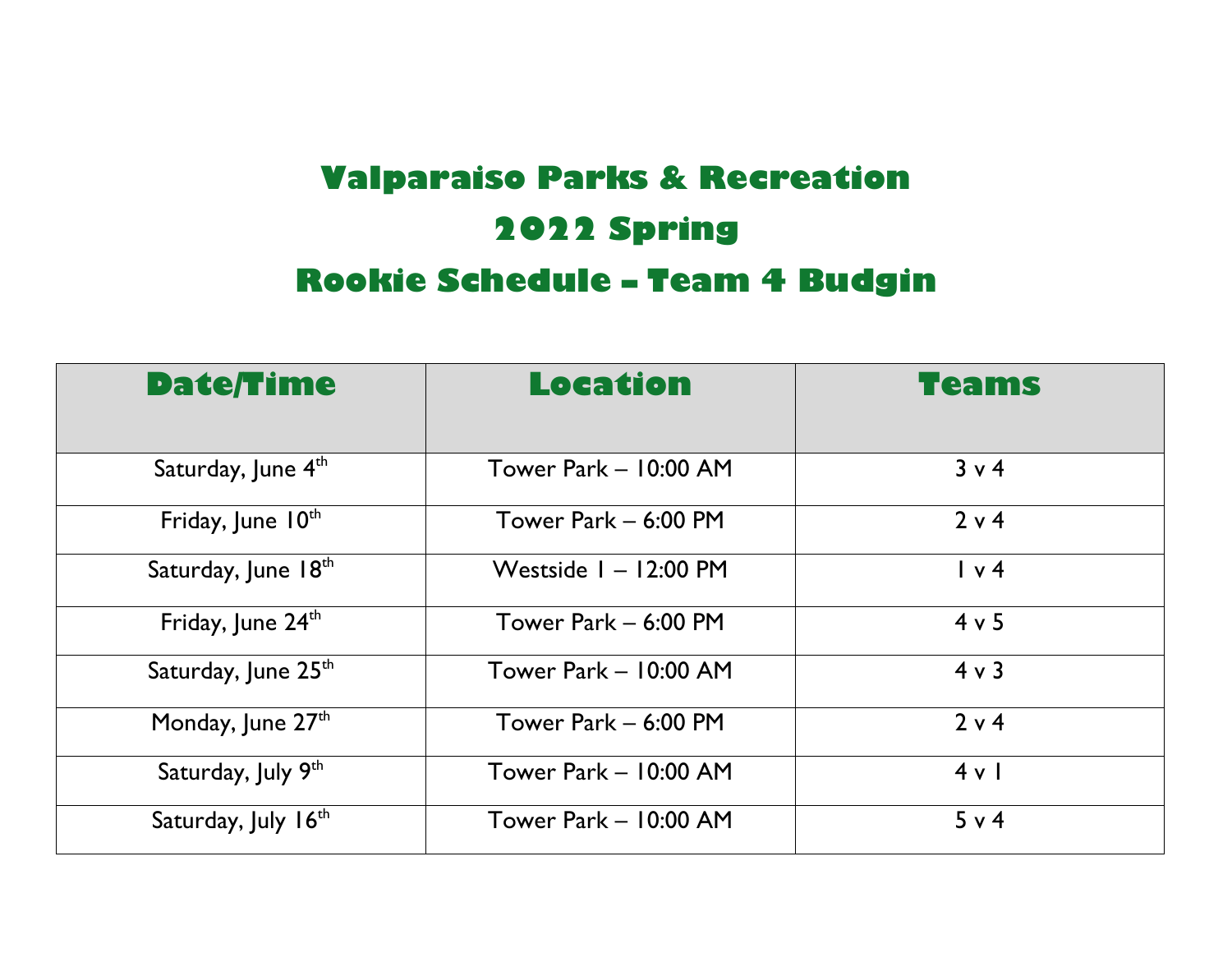# **Valparaiso Parks & Recreation 2022 Spring**

#### **Rookie Schedule – Team 5 Coop**

| <b>Date/Time</b>                | <b>Location</b>        | <b>Teams</b> |
|---------------------------------|------------------------|--------------|
| Saturday, June 4 <sup>th</sup>  | Tower Park – 12 PM     | 1 v 5        |
| Saturday, June II <sup>th</sup> | Tower Park $-12:00$ PM | 2 v 5        |
| Friday, June 17th               | Westside $2 - 6:00$ PM | $3 \vee 5$   |
| Friday, June 24th               | Tower Park $-6:00$ PM  | 4 v 5        |
| Wednesday, June 29th            | Westside $2 - 6:00$ PM | 5 v l        |
| Thursday, June 30th             | Westside $I - 6:00$ PM | $5 \vee 3$   |
| Saturday, July 9th              | Tower Park $-12:00$ PM | $2 \vee 5$   |
| Saturday, July 16 <sup>th</sup> | Tower Park - 10:00 AM  | 5 v 4        |